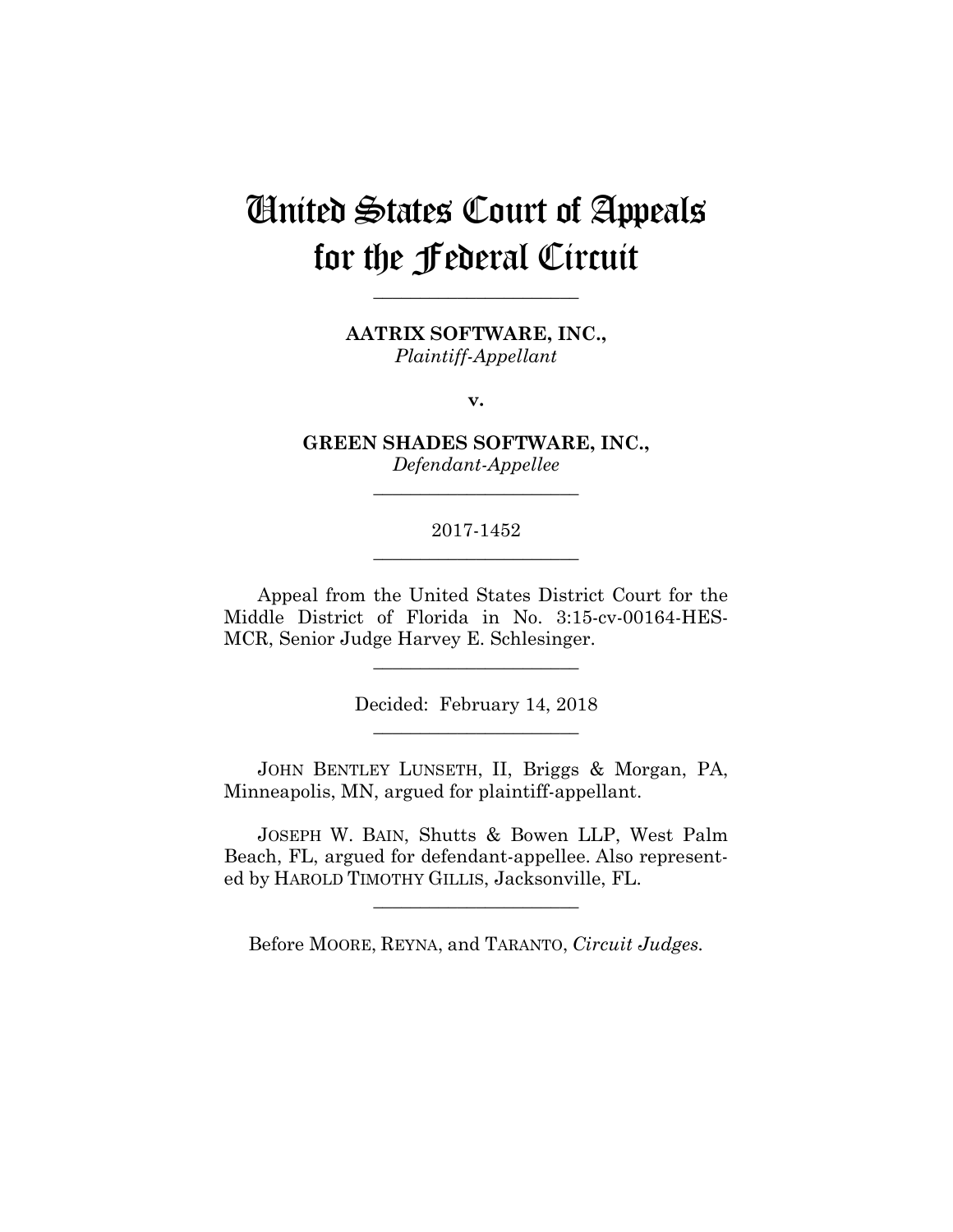Opinion for the court filed by *Circuit Judge* MOORE.

## Opinion concurring-in-part, dissenting-in-part filed by *Circuit Judge* REYNA.

### MOORE, *Circuit Judge*.

Aatrix Software, Inc. ("Aatrix") appeals the United States District Court for the Middle District of Florida's dismissal under Rule 12(b)(6), in which the district court held claims 1, 2, and 22 of U.S. Patent No. 7,171,615 (" $615$  patent") and claims 1, 13, and 17 of U.S. Patent No. 8,984,393 ("'393 patent") invalid as directed to ineligible subject matter under 35 U.S.C. § 101. Aatrix also appeals the district court's denial of its motion for leave to file a second amended complaint. We vacate the district court's grant of the motion to dismiss, reverse its denial of Aatrix's motion for leave to file a second amended complaint, and remand for further proceedings.

#### **BACKGROUND**

The '615 and the '393 patents have essentially the same specification and are directed to systems and methods for designing, creating, and importing data into a viewable form on a computer so that a user can manipulate the form data and create viewable forms and reports. '615 patent at Abstract. The preferred embodiment in the specification describes a data processing system, which has three main components: a form file, a data file, and a viewer. *Id.* at 3:4–31, Fig. 1. The form file is created using in-house form development tools and is designed to model the physical characteristics of an existing form, including the calculations and rule conditions required to fill in the form. *Id.* at 3:5–14. The data file, referred to as the Aatrix Universal File ("AUF"), allows data from thirdparty applications to be "seamlessly imported" into the form file program to populate the form fields. *Id.* at 3:14– 22. The viewer generates a report by merging the data in the AUF file with the fields in the form file, performing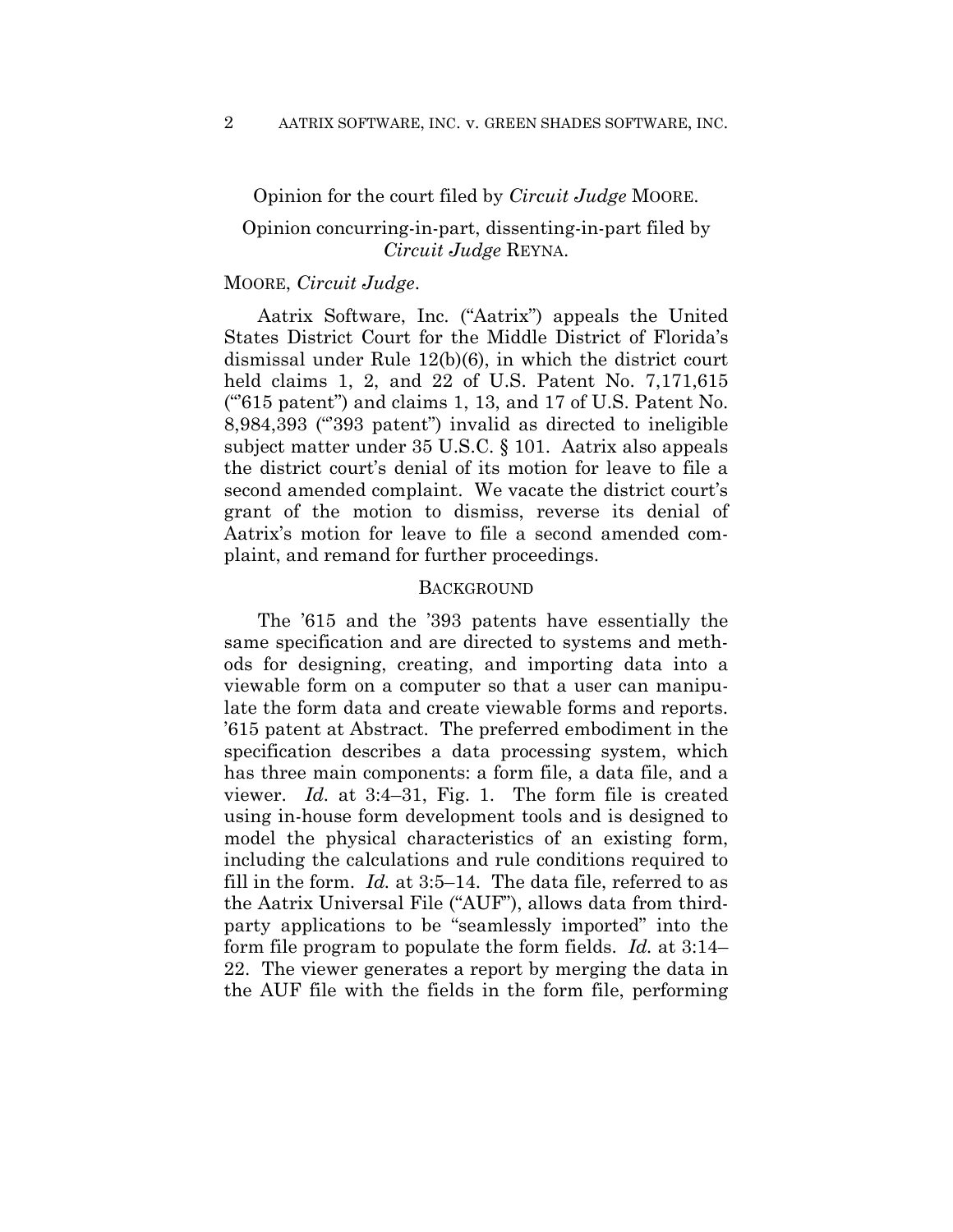calculations on the data, and allowing the user to review and change the field values. *Id.* at 3:24–31. Claim 1 of the '615 patent is representative (emphases added):

1. *A data processing system* for designing, creating, and importing data into, a viewable form viewable by the user of the data processing system, comprising:

(a) a form file that models the physical representation of an original paper form and establishes the calculations and rule conditions required to fill in the viewable form;

(b) a form file creation program that imports a background image from an original form, allows a user to adjust and testprint the background image and compare the alignment of the original form to the background test-print, and creates the form file;

(c) a *data file* containing data from a user application for populating the viewable form; and

(d) a form viewer program operating on the form file and the data file, to perform calculations, allow the user of the data processing system to review and change the data, and create viewable forms and reports.

Aatrix sued Green Shades Software, Inc. ("Green Shades") for infringement of the '615 and '393 patents. Green Shades moved to dismiss the complaint under Rule 12(b)(6). It argued all claims in the asserted patents were ineligible under § 101. Aatrix argued the motion should be denied "to permit claim construction to go forward and for the [district court] to acquaint itself with the actual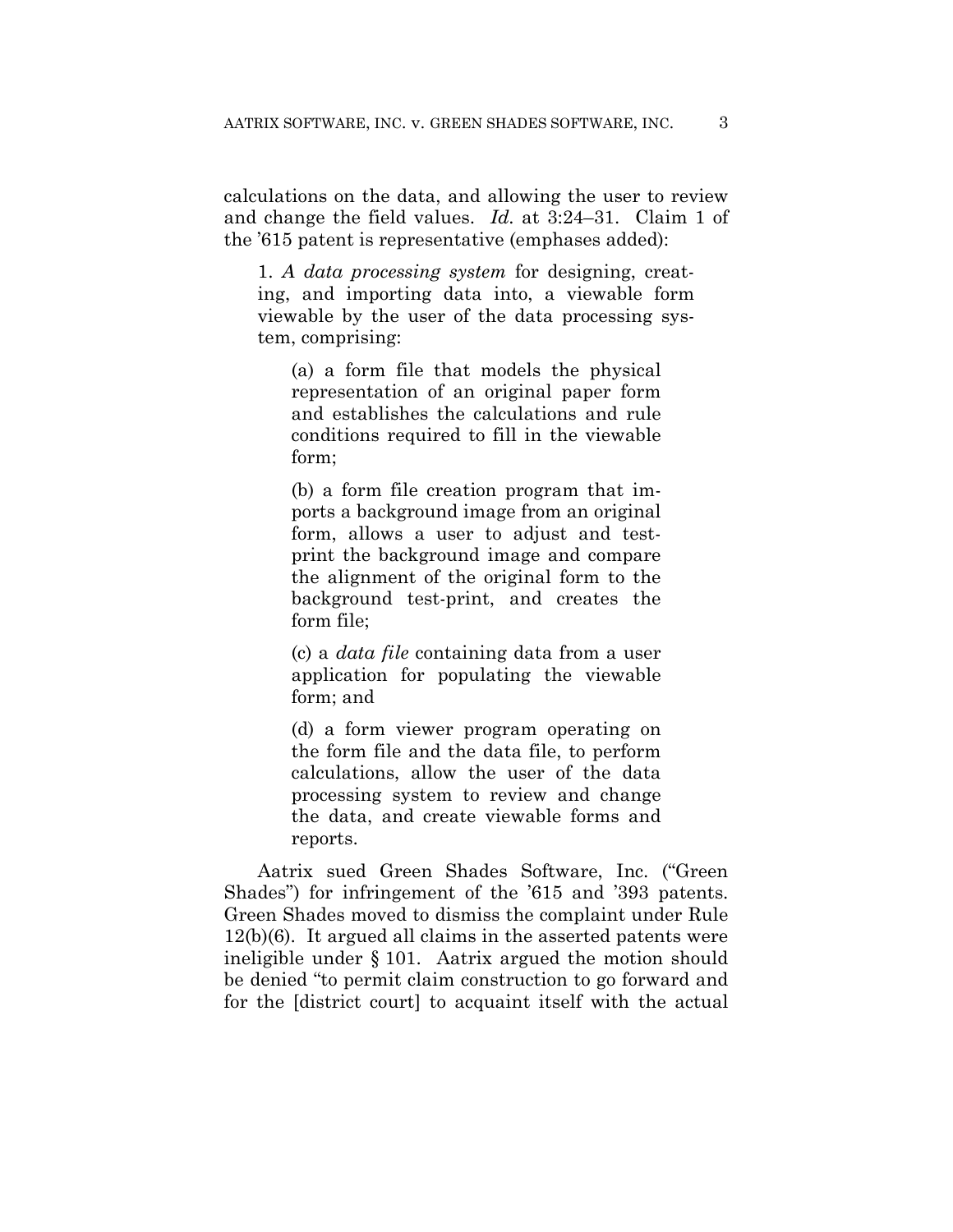inventions." J.A. 198; *see also* J.A. 5, 204. Aatrix also filed declarations discussing the claimed invention, which the district court did not consider in its analysis.

The district court granted Green Shades' motion and held every claim ineligible under § 101. J.A. 33 (holding "the '615 and '393 Patents to be drawn to ineligible subject matter"). Though not argued by the parties, the district court concluded claim 1 is not directed to any tangible embodiment and therefore not directed to eligible subject matter under § 101. The district court applied the *Alice*/*Mayo* two-step analysis to the remaining claims at issue. The court held that '615 patent claim 2 is directed to the abstract idea of "collecting, organizing, and performing calculations on data to fill out forms: a fundamental human activity that can be performed using a pen and paper." J.A. 23. It found that the claim elements do not supply an inventive concept. It concluded '615 patent claim 22 and '393 patent claims 1, 13, and 17 are substantively the same as '615 patent claim 2 and similarly directed to abstract ideas without inventive concepts.

Aatrix moved to modify and vacate the judgment, for reconsideration, and for leave to amend the complaint. It sought reconsideration of the district court's tangible embodiment analysis and leave to file a second amended complaint that it argued supplied additional allegations and evidence that would have precluded a dismissal under § 101 at the Rule 12(b)(6) stage. The district court denied these motions, stating that "[u]pon consideration of the filings and the relevant case law, the [district court] sees no reason to reconsider its prior determination. Accordingly, [Aatrix's] motions will be denied." J.A. 34.

Aatrix timely appealed. We have jurisdiction under 28 U.S.C. § 1295(a).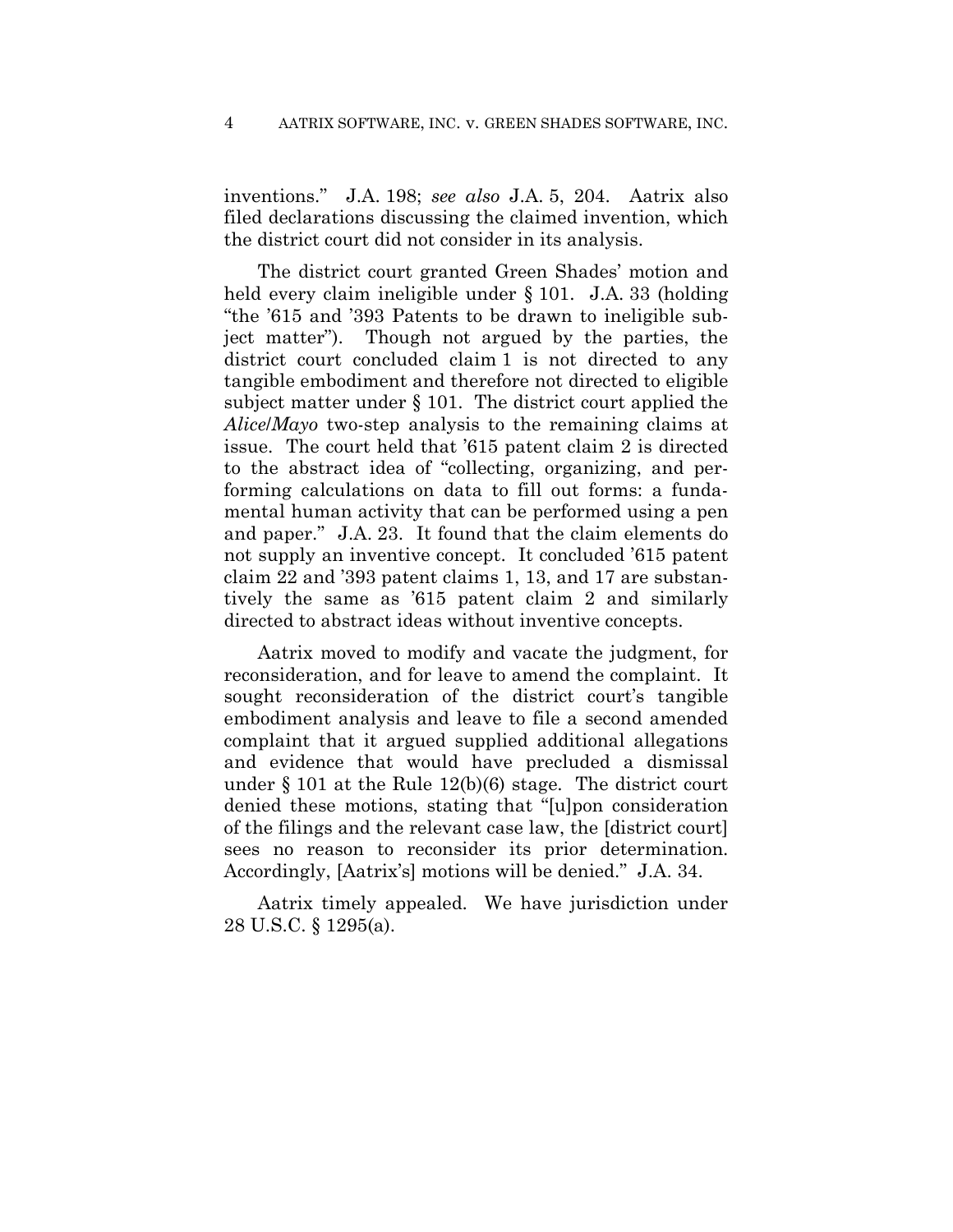#### **DISCUSSION**

"We review a district court's dismissal for failure to state a claim under the law of the regional circuit." *Content Extraction & Transmission LLC v. Wells Fargo Bank, Nat'l Ass'n*, 776 F.3d 1343, 1346 (Fed. Cir. 2014). The Eleventh Circuit reviews the grant of Rule 12(b)(6) motions de novo, accepting as true the complaint's factual allegations and construing them in the light most favorable to the plaintiff. *Speaker v. U.S. Dep't of Health & Human Servs. Ctrs. for Disease Control & Prevention*, 623 F.3d 1371, 1379 (11th Cir. 2010)*.*

We have held that patent eligibility can be determined at the Rule 12(b)(6) stage. *See, e.g.*, *Genetic Techs. Ltd. v. Merial L.L.C.*, 818 F.3d 1369, 1373 (Fed. Cir. 2016); *Content Extraction*, 776 F.3d at 1346, 1351. This is true only when there are no factual allegations that, taken as true, prevent resolving the eligibility question as a matter of law. Indeed, we have explained that "plausible factual allegations may preclude dismissing a case under § 101 where, for example, 'nothing on th[e] record . . . refutes those allegations as a matter of law or justifies dismissal under Rule 12(b)(6).'" *FairWarning IP, LLC v. Iatric Sys., Inc.*, 839 F.3d 1089, 1097 (Fed. Cir. 2016) (quoting *BASCOM Glob. Internet Servs., Inc. v. AT&T Mobility LLC*, 827 F.3d 1341, 1352 (Fed. Cir. 2016)). If there are claim construction disputes at the Rule 12(b)(6) stage, we have held that either the court must proceed by adopting the non-moving party's constructions, *BASCOM*, 827 F.3d at 1352; *Content Extraction*, 776 F.3d at 1349, or the court must resolve the disputes to whatever extent is needed to conduct the § 101 analysis, which may well be less than a full, formal claim construction. *Genetic Techs.,* 818 F.3d at 1373.

This is not a case where patent ineligibility was properly adjudicated with finality at the Rule 12(b)(6)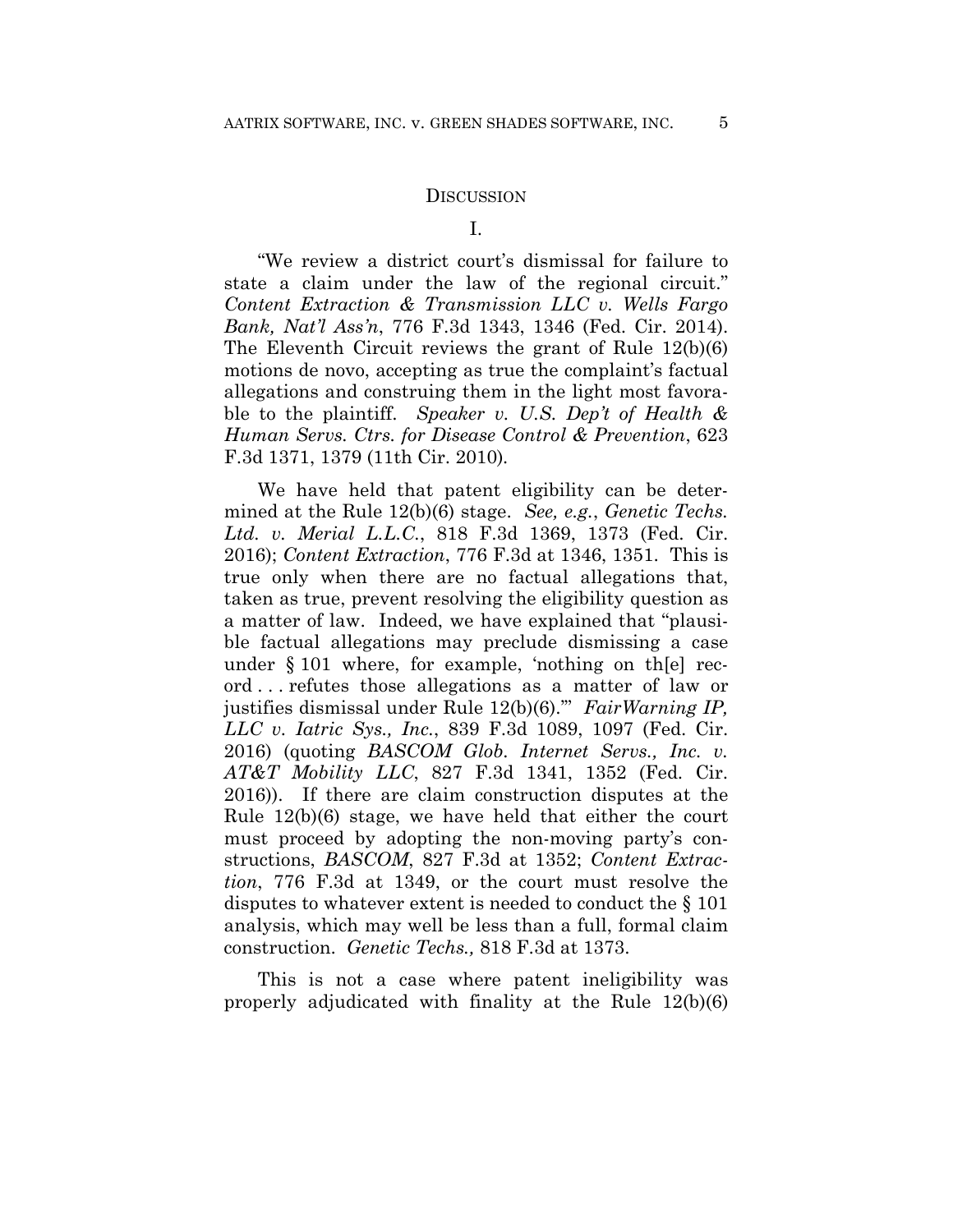stage. The district court erred to the extent it determined that claim 1 of the '615 patent is ineligible because it is not directed to a tangible embodiment. The district court granted this Rule 12(b)(6) motion without claim construction. We have some doubt about the propriety of doing so in this case, but need not reach that issue because it did err when it denied leave to amend without claim construction and in the face of factual allegations, spelled out in the proposed second amended complaint, that, if accepted as true, establish that the claimed combination contains inventive components and improves the workings of the computer.

As a preliminary matter, the district court erred to the extent it held that claim 1 of the '615 patent is ineligible solely because it is directed to an intangible embodiment. We have held that claims to pure data and claims to transitory signals embedded with data are directed to ineligible subject matter under § 101. *Digitech Image Techs., LLC v. Elecs. for Imaging, Inc.*, 758 F.3d 1344, 1348–50 (Fed. Cir. 2014); *In re Nuijten*, 500 F.3d 1346, 1353–57 (Fed. Cir. 2007). But the rationale of those decisions—failure of the claimed matter to come within any of the four statutory categories: process, machine, manufacture, composition of matter—does not apply here. It remains true after *Alice Corp. Pty. v. CLS Bank International*, 134 S. Ct. 2347 (2014), that "[a] § 101 analysis begins by identifying whether an invention fits within one of the four statutorily provided categories of patenteligible subject matter." *Ultramercial, Inc. v. Hulu, LLC*, 772 F.3d 709, 713–14 (Fed. Cir. 2014) (post-*Alice*); *Digitech*, 758 F.3d at 1348–50 (post-*Alice*). Claim 1 of the '615 patent meets that requirement. Like many claims that focus on software innovations, it is a system claim. It claims a data processing system which clearly requires a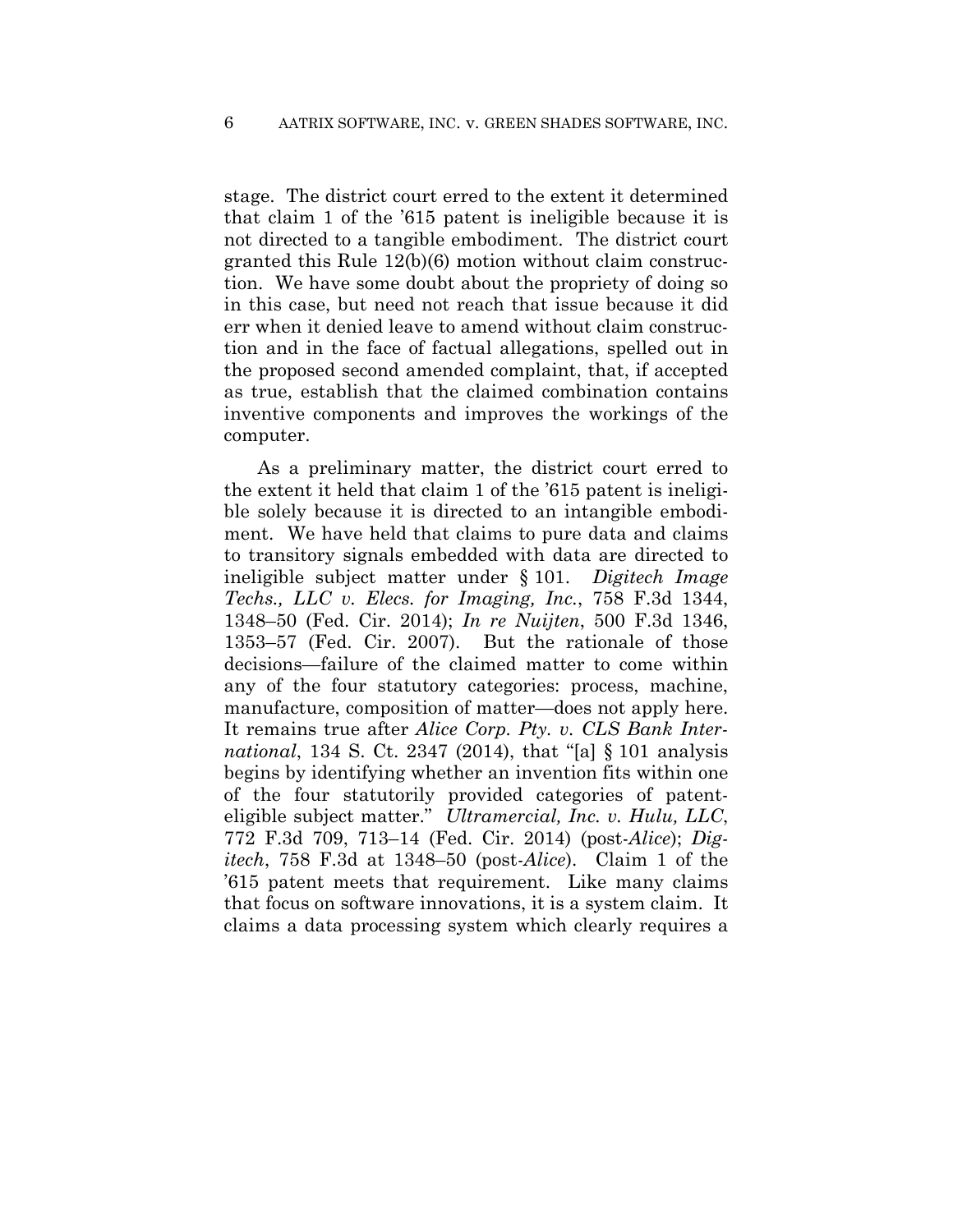computer operating software, a means for viewing and changing data, and a means for viewing forms and reports. This is very much a tangible system.1 The district court erred in holding claim 1 ineligible because it was directed to intangible matter and should have instead performed an *Alice*/*Mayo* analysis of claim 1.

The district court did perform an *Alice*/*Mayo* analysis on the remaining claims and dismissed pursuant to Rule 12(b)(6), concluding that the claims are ineligible. The subsequent refusal to permit an amended complaint was erroneous because at that stage there certainly were allegations of fact that, if Aatrix's position were accepted, would preclude the dismissal.

The district court denied, without explanation, Aatrix's motion to amend its complaint. The Eleventh Circuit reviews a district court's denial of leave to amend for abuse of discretion. *Mann v. Palmer*, 713 F.3d 1306, 1316 (11th Cir. 2013). A district court should freely give leave to amend a complaint "when justice so requires." Fed. R. Civ. P. 15(a)(2); *see Perez v. Wells Fargo N.A.*, 774 F.3d 1329, 1340 (11th Cir. 2014). A district court may

<sup>&</sup>lt;sup>1</sup> The district court recognized that claims drawn to a computer system are not intangible elsewhere in its analysis. In assessing dependent claim 2 of the '615 patent, the district court noted that it is directed to a tangible embodiment because it adds a client computer and server computer limitation to the data processing system of claim 1. It then explained that claim 2 "describes the *structural components* and functional limitations of said components of a data processing system (i.e., software program) on generic computers." J.A. 22 (emphasis added); *see also* J.A. 24. It failed, however, to appreciate that claim 1 is similarly directed to a data processing system.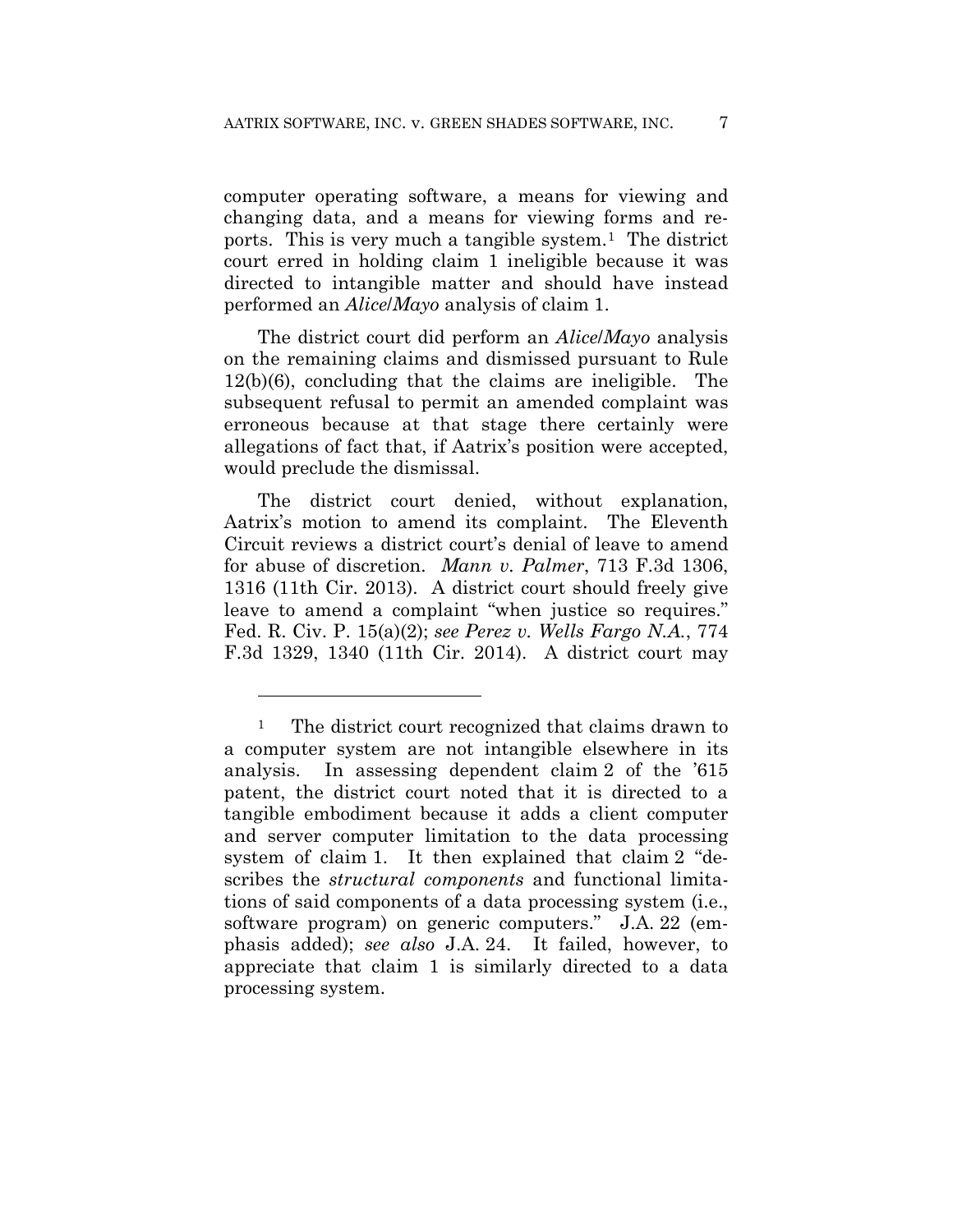deny a motion to amend on numerous grounds such as "undue delay, undue prejudice to the defendants, and futility of the amendment." *Mann*, 713 F.3d at 1316; *see also Perez*, 774 F.3d at 1340–41 (listing other factors). The Eleventh Circuit reviews de novo a district court's denial of leave to amend for futility. *Mann*, 713 F.3d at 1316. A justification for denying leave to amend may be declared or apparent from the record. *See Garfield v. NDC Health Corp.*, 466 F.3d 1255, 1270 (11th Cir. 2006) (citing *Foman v. Davis*, 371 U.S. 178, 182 (1962)).

In this case, the district court denied Aatrix's motions stating in full that "[u]pon consideration of the filings and the relevant case law, the Court sees no reason to reconsider its prior determination." J.A. 34. The district court gave no reason for its denial of Aatrix's motion to amend, and this is not a case where the record contains "ample and obvious grounds for denying leave to amend." *Rhodes v. Amarillo Hosp. Dist.*, 654 F.2d 1148, 1154 (5th Cir. 1981).2Indeed, the only argument Green Shades makes on appeal is that the amendment would be futile because the claims "at issue are invalid on their face and a more carefully drafted complaint would do nothing to alter" their validity. Appellee's Br. 4, 12. We do not agree.

The proposed second amended complaint contains allegations that, taken as true, would directly affect the district court's patent eligibility analysis. These allegations at a minimum raise factual disputes underlying the § 101 analysis, such as whether the claim term "data file" constitutes an inventive concept, alone or in combination with other elements, sufficient to survive an *Alice*/*Mayo*

<sup>2</sup> The Eleventh Circuit adopted as binding precedent all decisions of the former Fifth Circuit handed down before October 1, 1981. *Bonner v. City of Prichard, Ala.*, 661 F.2d 1206, 1209 (11th Cir. 1981) (en banc).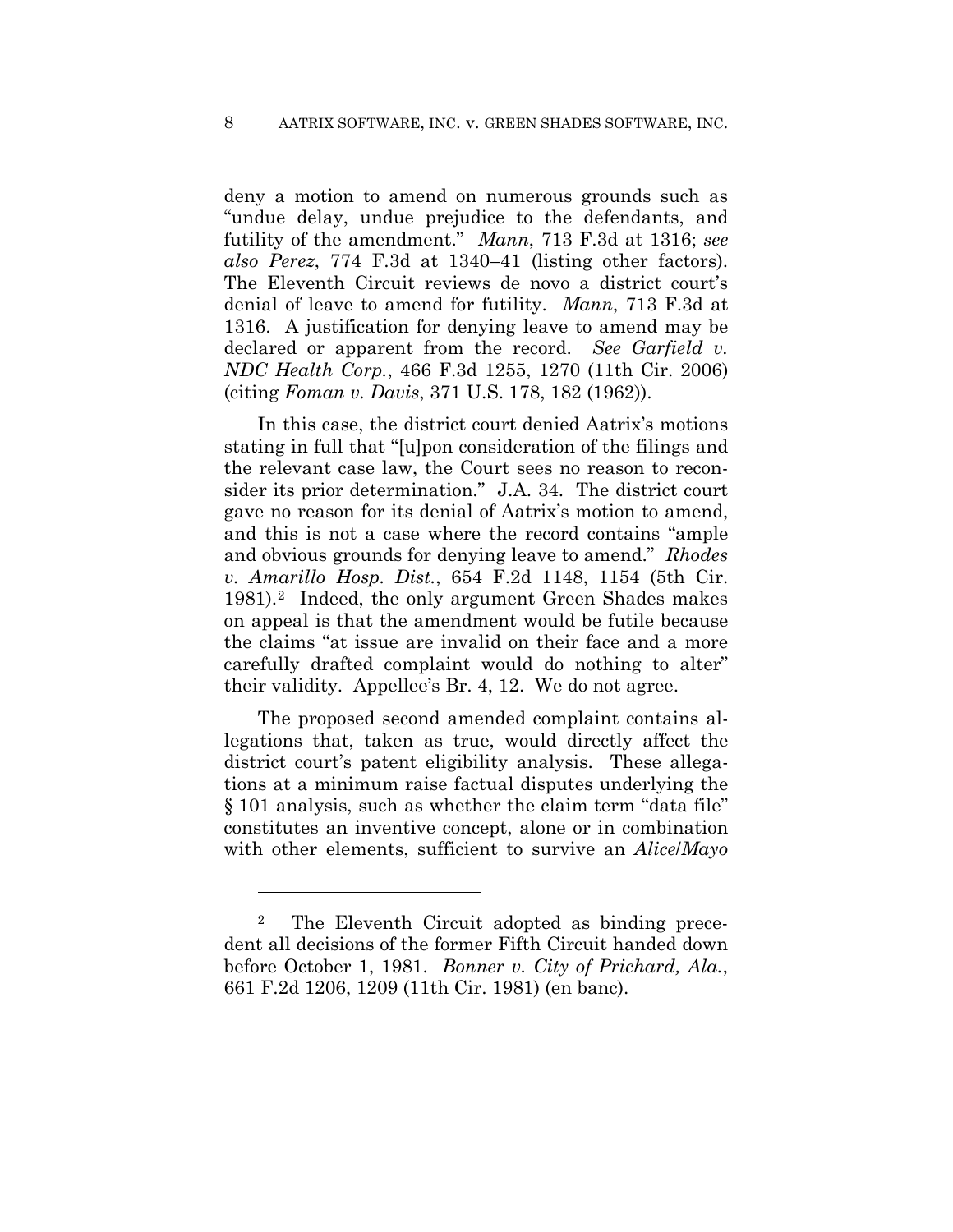analysis at the Rule 12(b)(6) stage. *Alice*/*Mayo* step two requires that we consider whether the claims contain "an 'inventive concept' sufficient to 'transform' the claimed abstract idea into a patent-eligible application." *Alice*, 134 S. Ct. at 2357 (quoting *Mayo Collaborative Servs. v. Prometheus Labs., Inc.*, 566 U.S. 66, 72, 79 (2012)). We have held that patentees who adequately allege their claims contain inventive concepts survive a § 101 eligibility analysis under Rule 12(b)(6). *See, e.g.*, *BASCOM*, 827 F.3d at 1352 (so holding after analysis of allegations). Here, allowing Aatrix to file the proposed amended complaint, which alleges facts directed to the inventive concepts in its claimed invention, would not be futile. *See FairWarning IP*, 839 F.3d at 1097.

Aatrix's proposed second amended complaint supplies numerous allegations related to the inventive concepts present in the claimed form file technology. It describes the development of the patented invention, including the problems present in prior art computerized form file creation. J.A. 418–33. It then presents specific allegations directed to "improvements and problems solved by the Aatrix patented inventions." J.A. 454–57 (emphasis removed). As directed to the claimed data file, for example, the proposed second amended complaint alleges:

The inventions claimed in the Aatrix Patents allow data to be imported into the viewable electronic form from outside applications. Prior art forms solutions allowed data to be extracted only from widely available databases with published database schemas, not the proprietary data structures of application software. The inventions of the Aatrix Patents allowed data to be imported from an end user application without needing to know proprietary database schemas and without having to custom program the form files to work with each outside application. The inventions of the Aatrix Patents permit data to be retrieved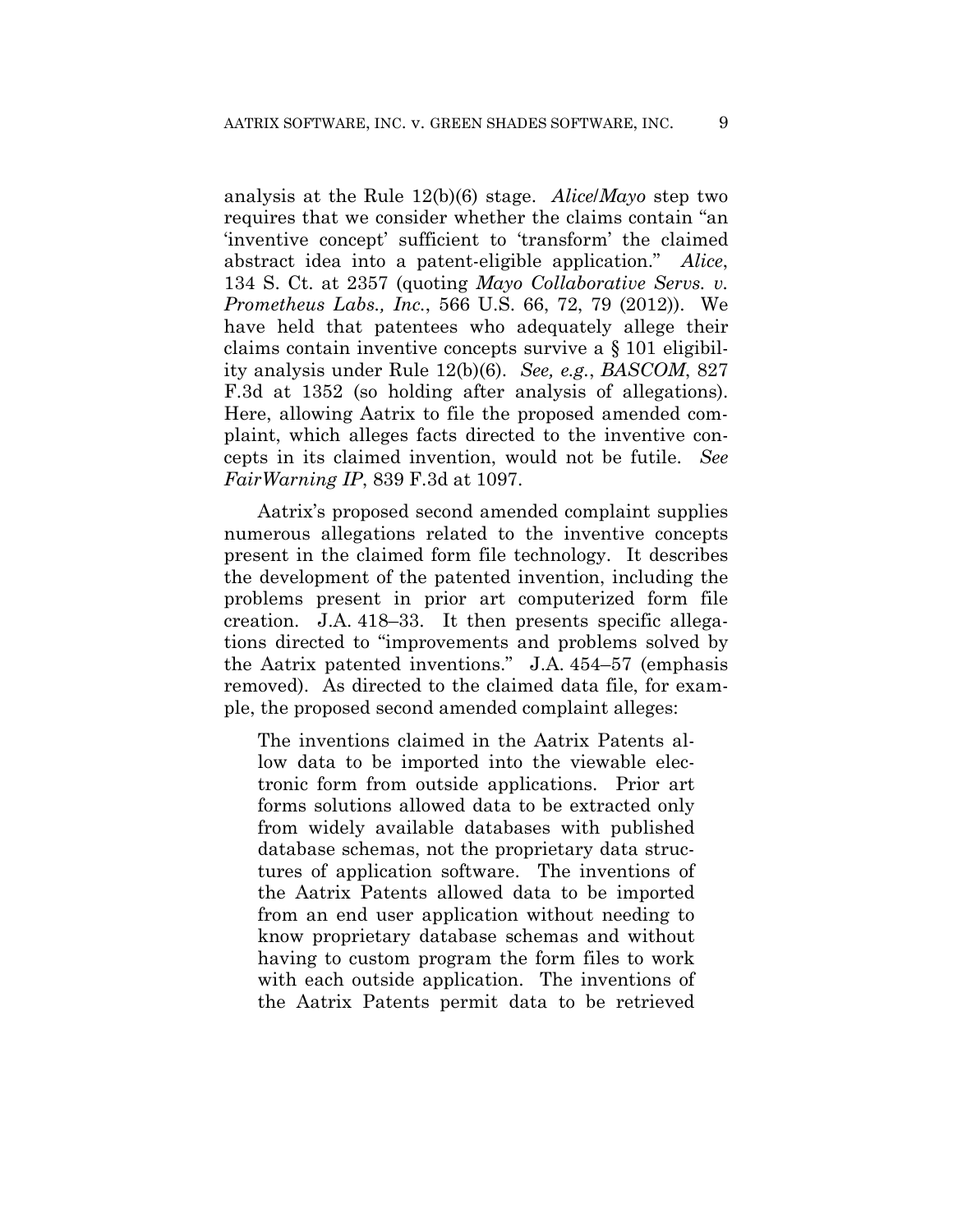from a user application and inserted into a form, eliminating the need for hand typing in the values and eliminating the risk of transcription error.

J.A. 455 ¶ 109; *see also* J.A. 431–32 ¶¶ 43–46 (describing the development and success of the claimed data file despite the difficulty in obtaining data from other software vendors given proprietary data structures). These allegations about the claimed data file claim that the data file is directed to an improvement in importing data from third-party software applications.

The complaint also alleges that "[t]his invention increased the efficiencies of computers processing tax forms." J.A. 429 ¶ 39. The complaint alleges that the claimed invention "saved storage space both in the users' computers' RAM (Random Access Memory, which is fast, short-term storage used by running programs) and hard disk (permanent slower storage used for files and programs when not running)." J.A. 429 ¶ 38. The claimed invention, according to the complaint, reduces the risk of "thrashing," a condition which slowed down prior art systems. J.A. 429–30 ¶ 39. The complaint alleges that the claimed software uses less memory, results in faster processing speed, and reduces the risk of thrashing which makes the computer process forms more efficiently. J.A. 429 ¶ 39. These allegations suggest that the claimed invention is directed to an improvement in the computer technology itself and not directed to generic components performing conventional activities. We have repeatedly held that inventions which are directed to improvements in the functioning and operation of the computer are patent eligible. *See, e.g.*, *Visual Memory LLC v. NVIDIA Corp.*, 867 F.3d 1253, 1258–59 (Fed. Cir. 2017); *Amdocs (Israel) Ltd. v. Openet Telecom, Inc.*, 841 F.3d 1288, 1300– 02 (Fed. Cir. 2016); *Enfish, LLC v. Microsoft Corp.*, 822 F.3d 1327, 1336 (Fed. Cir. 2016); *see also DDR Holdings, LLC v. Hotels.com, L.P.*, 773 F.3d 1245, 1257 (Fed. Cir. 2014). Viewed in favor of Aatrix, as the district court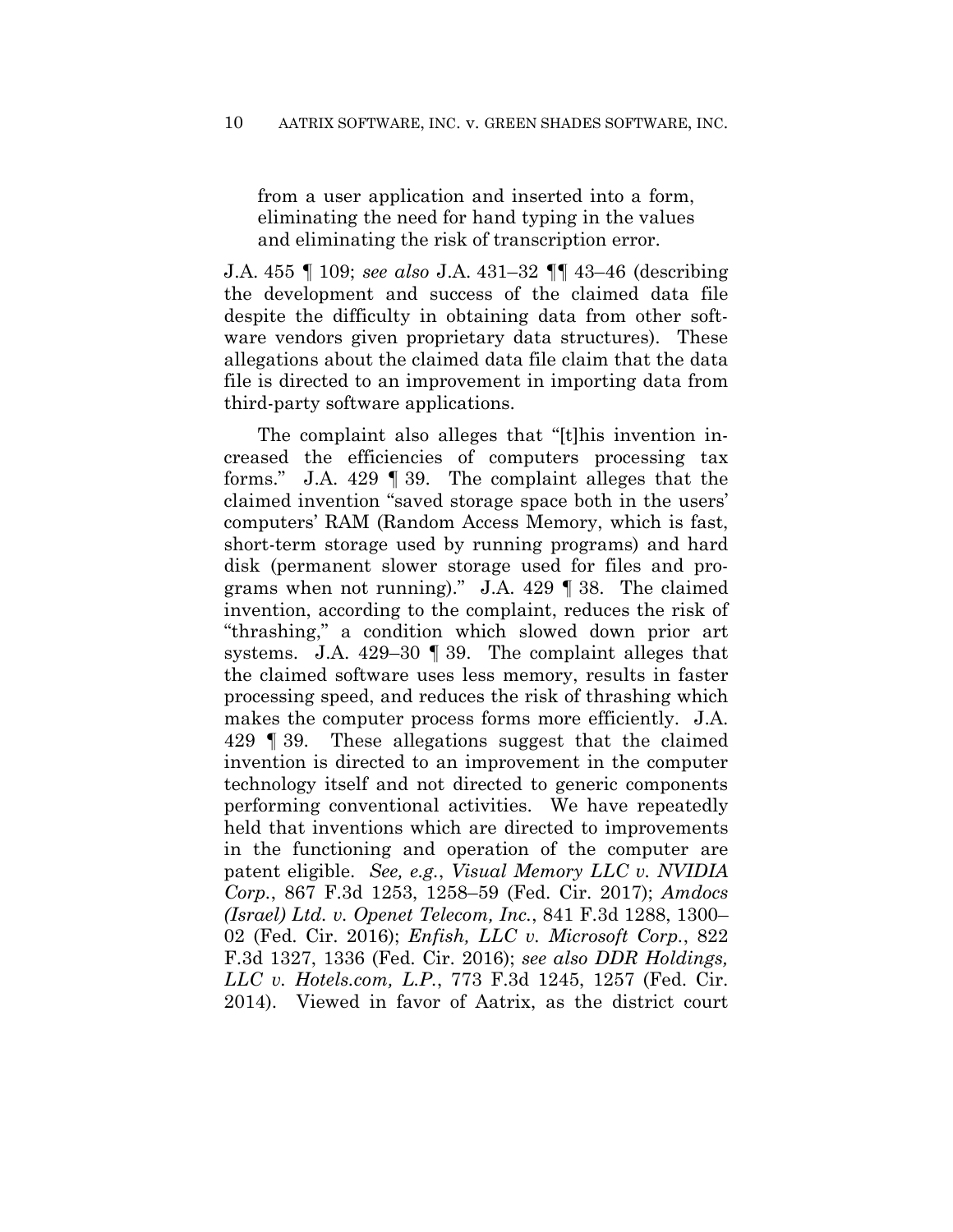must at the Rule 12(b)(6) stage, the complaint alleges that the claimed combination improves the functioning and operation of the computer itself. These allegations, if accepted as true, contradict the district court's conclusion that the claimed combination was conventional or routine. J.A. 26. Therefore, it was an abuse of discretion for the district court to deny leave to amend.

While the ultimate determination of eligibility under § 101 is a question of law, like many legal questions, there can be subsidiary fact questions which must be resolved en route to the ultimate legal determination. Relevant to this case, the second step of the *Alice*/*Mayo* test requires examining "the elements of the claim to determine whether it contains an 'inventive concept' sufficient to 'transform' the claimed abstract idea into a patent-eligible application." *Alice*, 134 S. Ct. at 2357 (quoting *Mayo*, 566 U.S. at 72, 79). If the elements involve "well-understood, routine, [and] conventional activity previously engaged in by researchers in the field," *Mayo*, 566 U.S. at 73, they do not constitute an "inventive concept." We have explained that the second step of the *Alice*/*Mayo* test is satisfied when the claim limitations "involve more than performance of 'well-understood, routine, [and] conventional activities previously known to the industry.'" *Content Extraction*, 776 F.3d at 1347–48 (quoting *Alice*, 134 S. Ct. at 2359); *see also Affinity Labs of Tex., LLC v. DIRECTV, LLC*, 838 F.3d 1253, 1262 (Fed. Cir. 2016) (holding that the features constituting the inventive concept in step two of *Alice*/*Mayo* "must be more than 'well-understood, routine, conventional activity'" (quoting *Mayo*, 566 U.S. at 79–80)); *Intellectual Ventures I LLC v. Erie Indem. Co.*, 850 F.3d 1315, 1328 (Fed. Cir. 2017) (same); *BASCOM*, 827 F.3d at 1350 ("[I]t is of course now standard for a § 101 inquiry to consider whether various claim elements simply recite 'well-understood, routine, conventional activit[ies].'" (quoting *Alice*, 134 S. Ct. at 2359)). Whether the claim elements or the claimed combination are well-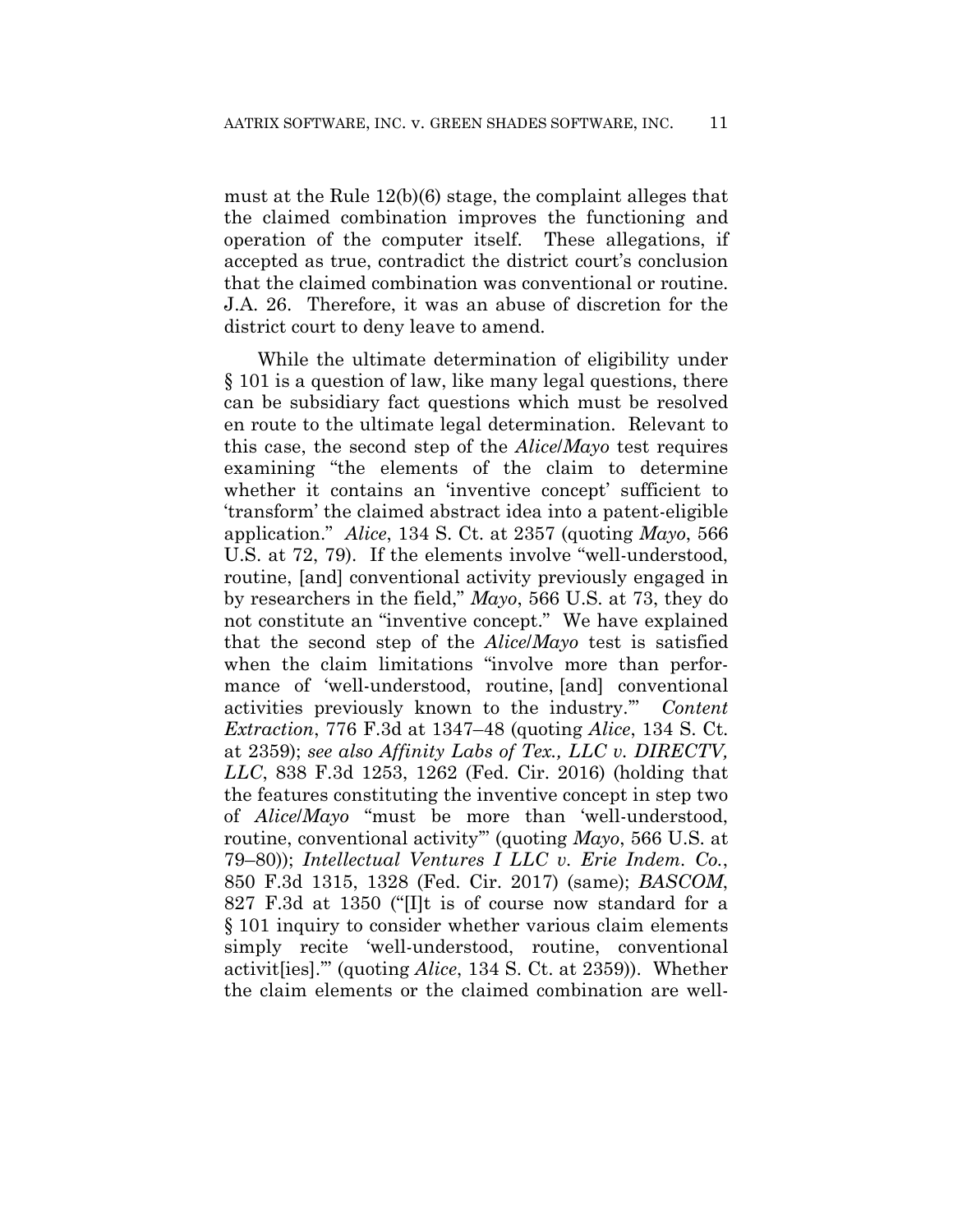understood, routine, conventional is a question of fact. And in this case, that question cannot be answered adversely to the patentee based on the sources properly considered on a motion to dismiss, such as the complaint, the patent, and materials subject to judicial notice.

There are concrete allegations in the second amended complaint that individual elements and the claimed combination are not well-understood, routine, or conventional activity. There are also concrete allegations regarding the claimed combination's improvement to the functioning of the computer. We have been shown no proper basis for rejecting those allegations as a factual matter.

 Below, even on the motion to dismiss, Aatrix argued the district court should have held claim construction proceedings to obtain a full understanding of the claims prior to granting Green Shades' motion to dismiss. It argued the claims are directed to specific structures defined in the claim language. On the other hand, Aatrix did not clearly explain which claim terms required construction or propose a construction of any particular term. We need not decide whether it was proper on that record for the court to grant the motion to dismiss without claim construction: the need for claim construction might be apparent just from the claim terms themselves, to arrive at "a full understanding of the basic character of the claimed subject matter." *Bancorp Servs., L.L.C. v. Sun Life Assur. Co. of Canada (U.S.)*, 687 F.3d 1266, 1273–74 (Fed. Cir. 2012). We conclude that Aatrix is entitled to file its proposed second amended complaint, and that ruling makes it unnecessary to decide whether the district court erred by ruling on the § 101 motion prior to claim construction. The briefing and argument on appeal demonstrate a need for claim construction, to be conducted on remand after the amended complaint is filed.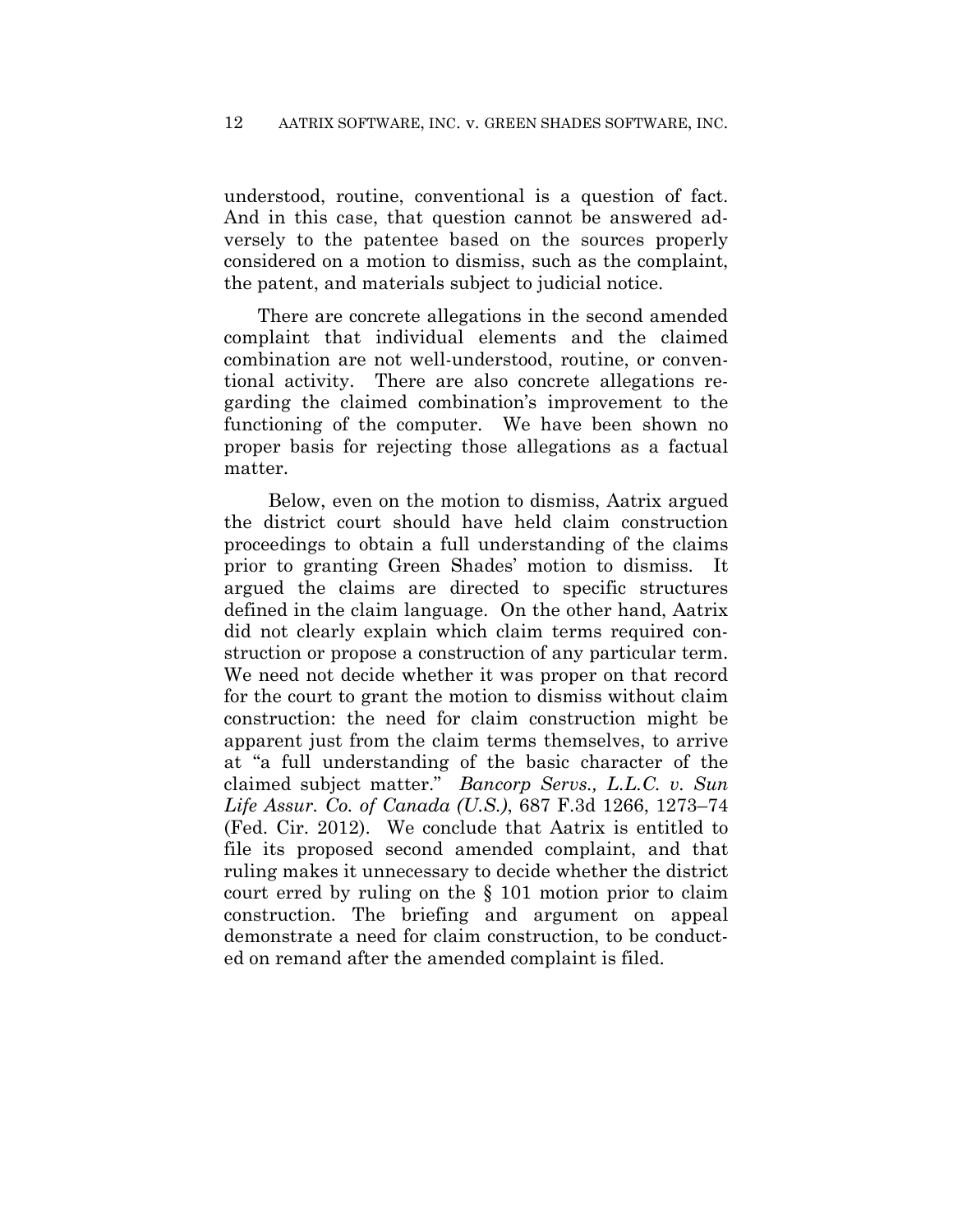On appeal, Aatrix argues, for example, that the claimed "data file" imports data from third-party applications into a viewable electronic form without programming each form file to work with each third-party application, which improves interoperability with thirdparty software. Aatrix cites the specification as support for its argument that the claimed data file contains an inventive concept directed to improved importation of data and interoperability with third-party software. It explains that through the data file, "data from the vendor application is seamlessly imported into the program" and the data file imports "only the data for a selected reporting period based on the guidelines programmed into the forms." '615 patent at 3:14–19; 10:59–67; *see also id.* at 12:21–24 ("By examining the data requirements for a form, the vendor application can determine what data it should supply in the AUF to correctly fill in as much of the form as possible."). The specification describes the structure of the data file, including the "forms index file" that "provides the vendor application with information on the forms available to the program." *Id.* at 9:46–60; *see id.* at 9:45–12:24. It explains that "allow[ing] data to be imported into the viewable electronic form from outside applications" is a "principal object and advantage of the present invention." *Id.* at 2:46–48; *see also id.* at 5:1–6 ("In its preferred embodiment, the main program 800 pulls information from the user's payroll or accounting application's export file, thus filling in 900 certain information on the form without the user having to type it in. With the export file, a lot of information that would normally have to be manually filled in is tagged for populating fields."). Green Shades argues that this purported improvement in importation of data is in fact a routine and conventional use of a computer, however, at oral argument, Green Shades conceded that nothing in the specification describes this importation of data as conventional. Oral Arg. at 34:34–35:53.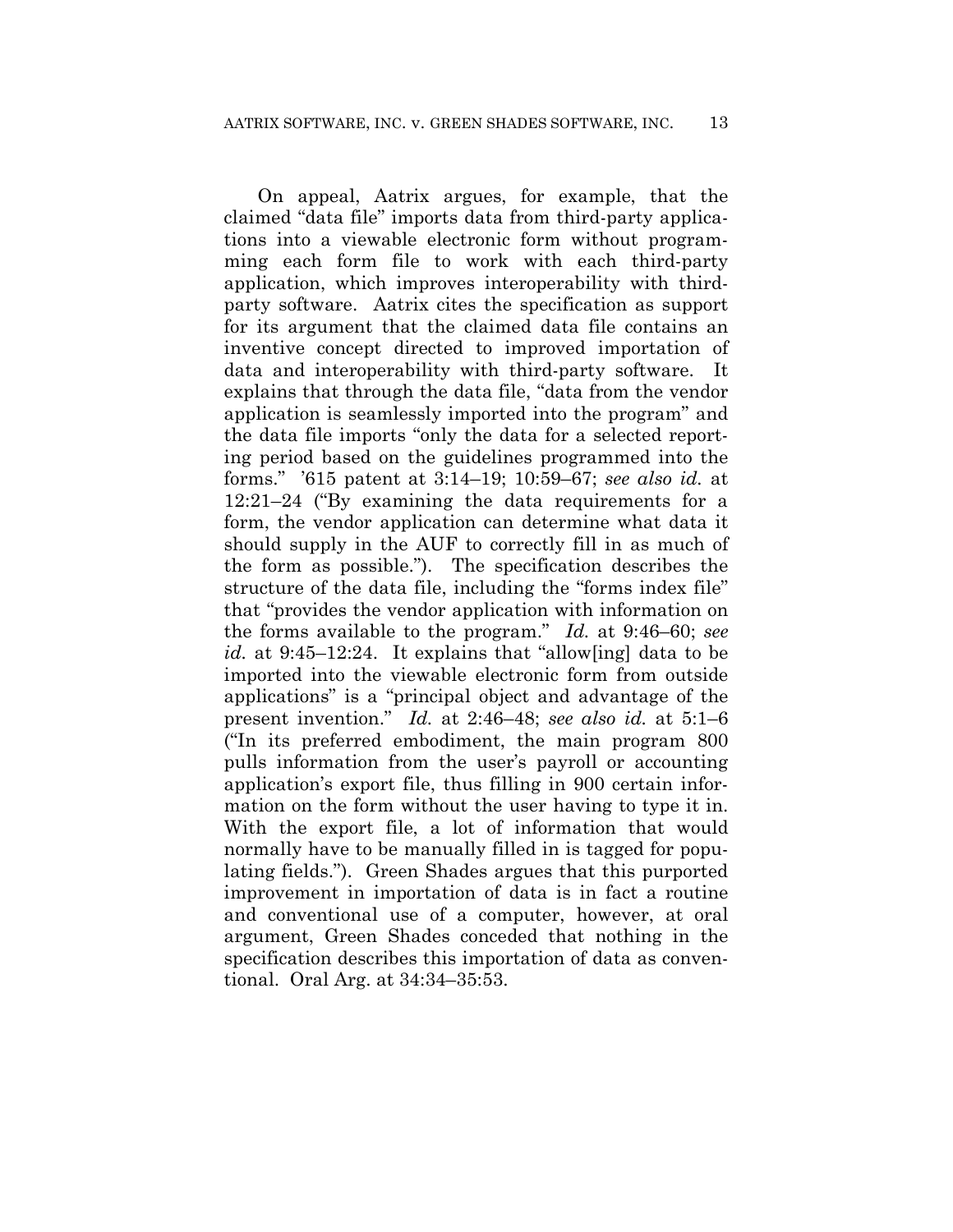In assessing the claims under *Alice*/*Mayo* step two, the district court found that the claimed "data file containing data from a user application for populating the viewable form" describes "a 'well understood' and 'routine' component and function of a computer." J.A. 26. The district court supplied no reasoning or evidence for its finding that the claimed data file "describes a 'well understood' and 'routine' component and function of a computer," J.A. 26, nor is there any in the record at this stage of the proceedings.

At least since the proposal of the second amended complaint, and perhaps even before, allegations as to facts and the proper construction of the claims have precluded the court's conclusion that the claimed "data file" is "a 'well understood' and 'routine' component and function of a computer." J.A. 26. The "data file" limitation may reflect, as Aatrix argues, an improvement in the importation of data from third-party software applications. *Cf. Enfish*, 822 F.3d at 1337 ("Here, the claims are not simply directed to *any* form of storing tabular data, but instead are specifically directed to a *self-referential* table for a computer database."). In light of the allegations made by Aatrix, the district court could not conclude at the Rule 12(b)(6) stage that the claimed elements were wellunderstood, routine, or conventional. *Cf. Affinity Labs of Tex., LLC v. Amazon.com Inc.*, 838 F.3d 1266, 1270 (Fed. Cir. 2016) (rejecting criticism of conclusion that the claims recited "routine and generic processing and storing capabilities of computers generally" where it was not suggested those elements were new or inventive); *Content Extraction*, 776 F.3d at 1347 (noting the concept of "data collection, recognition, and storage is *undisputedly* wellknown" (emphasis added)). Thus, allowing Aatrix to file the proposed amended complaint would not have been futile.

We vacate the district court's dismissal pursuant to Rule 12(b)(6). There are factual allegations in the second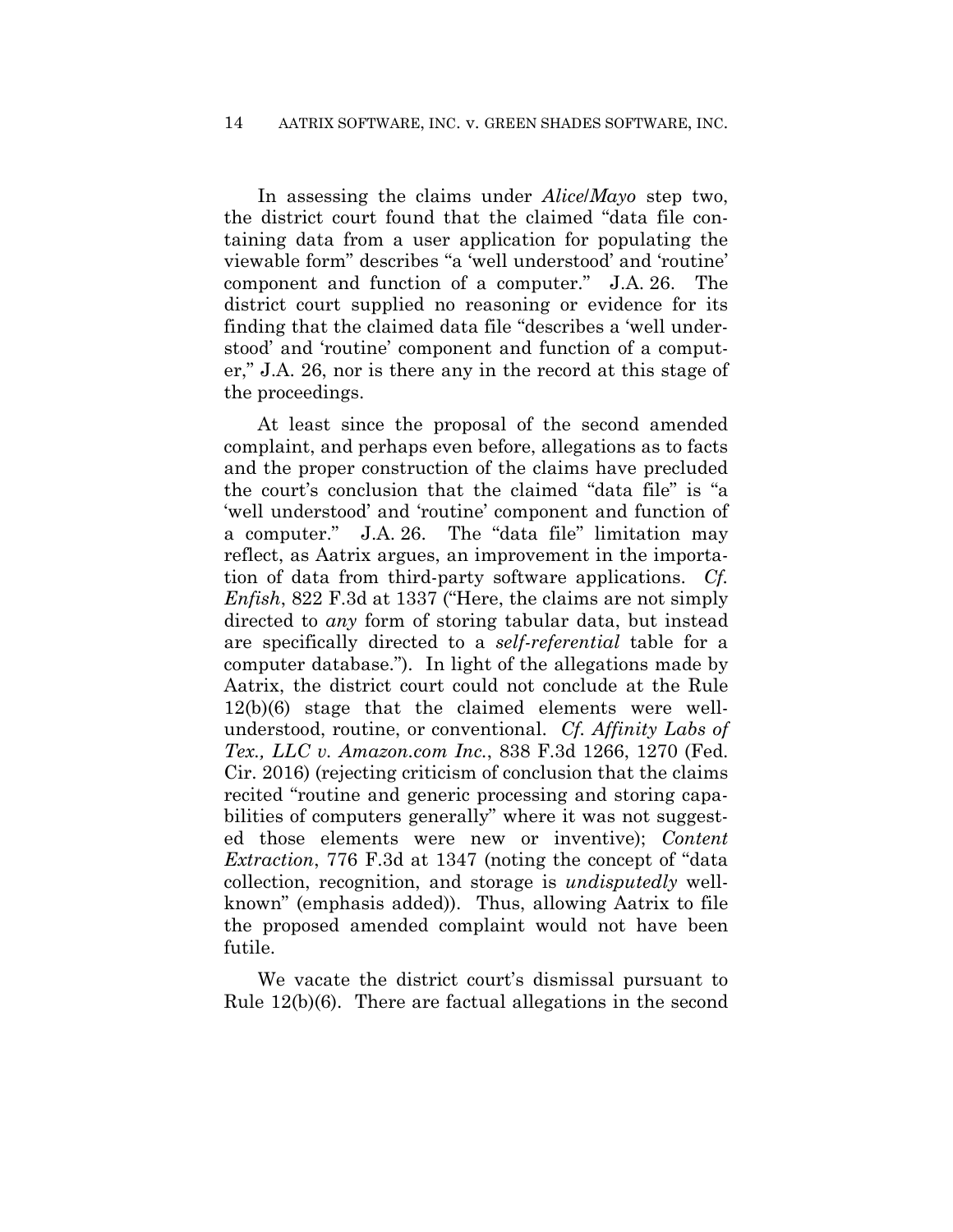amended complaint, which when accepted as true, prevent dismissal pursuant to Rule 12(b)(6). Nothing in this opinion should be viewed as going beyond the Rule 12(b)(6) stage. Summary judgment, for example, involves different standards than Rule 12(b)(6). On remand, the district court should resolve, as necessary, claim construction issues.

### **CONCLUSION**

For the foregoing reasons we vacate the district court's dismissal under Rule 12(b)(6) and reverse its denial of Aatrix's motion for leave to file a second amended complaint.

# **REVERSED-IN-PART, VACATED-IN-PART, AND REMANDED**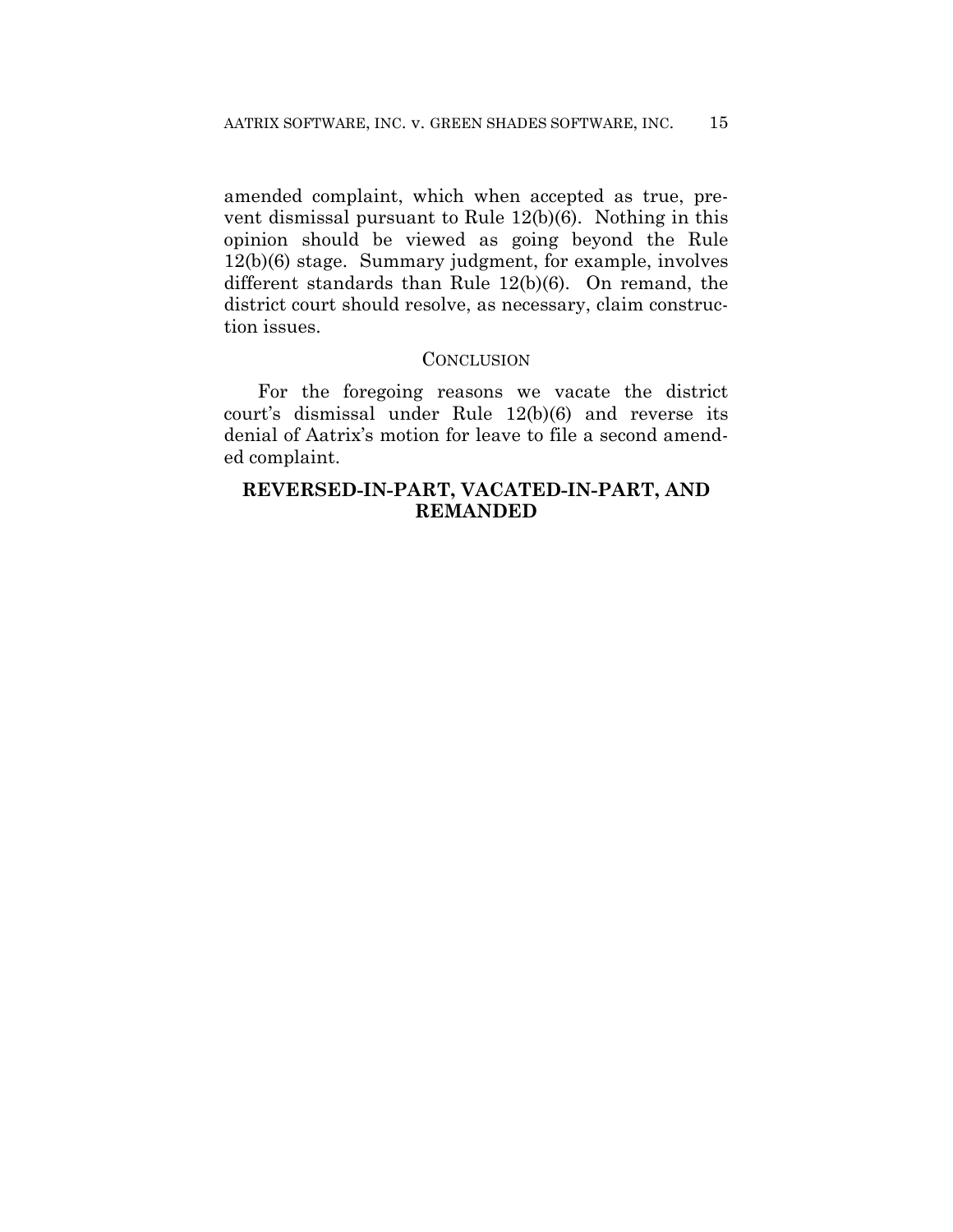# United States Court of Appeals for the Federal Circuit

**\_\_\_\_\_\_\_\_\_\_\_\_\_\_\_\_\_\_\_\_\_\_** 

**AATRIX SOFTWARE, INC,** *Plaintiff-Appellant*

**v.**

**GREEN SHADES SOFTWARE, INC,** *Defendant-Appellee*

**\_\_\_\_\_\_\_\_\_\_\_\_\_\_\_\_\_\_\_\_\_\_** 

## 2017-1452 **\_\_\_\_\_\_\_\_\_\_\_\_\_\_\_\_\_\_\_\_\_\_**

Appeal from the United States District Court for the Middle District of Florida in No. 3:15-cv-00164-HES-MCR, Senior Judge Harvey E. Schlesinger.

REYNA, *Circuit Judge*, concurring-in-part, dissenting-inpart.

**\_\_\_\_\_\_\_\_\_\_\_\_\_\_\_\_\_\_\_\_\_\_** 

I concur with the majority's decision to vacate and remand to the district court on the motion to dismiss. Like the majority, I find that the district court erred in its conclusion that Claim 1 of the '615 patent was directed to an abstract idea because the patent lacked a "tangible embodiment." I believe that the "tangible embodiment" requirement imposed by the district court also underlined its decision to deny Aatrix's motion for leave to file a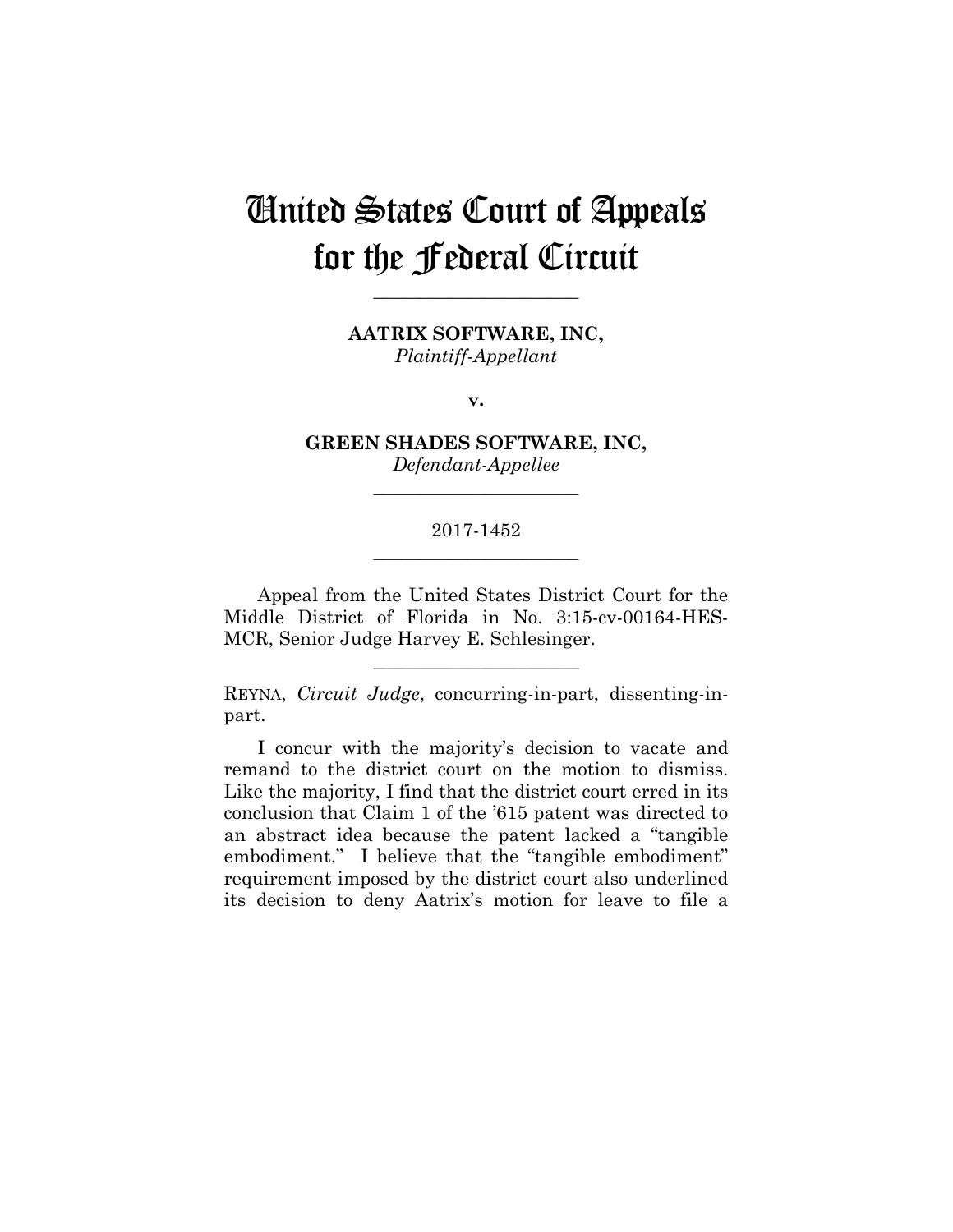Second Amended Complaint.<sup>1</sup> Therefore, I would vacate and remand on the motion for leave to file a Second Amended Complaint as well. As a court, we should have decided on this issue alone.

I respectfully disagree with the majority's broad statements on the role of factual evidence in a § 101 inquiry. Our precedent is clear that the § 101 inquiry is a legal question. *See Intellectual Ventures I LLC v. Capital One Fin. Corp*., 850 F.3d 1332, 1338 (Fed. Cir. 2017). In a manner contrary to that standard, the majority opinion attempts to shoehorn a significant factual component into the *Alice* § 101 analysis. The problem here is twofold.

First, the majority opinion attempts to shift the character of the § 101 inquiry from a legal question to a predominately factual inquiry. The risk of this approach is that it opens the door in both steps of the *Alice* inquiry for the introduction of an inexhaustible array of extrinsic evidence, such as prior art, publications, other patents, and expert opinion.2 Similarly, the majority opinion strongly suggests that the district court must require claim construction where the meaning of a claim term is placed in controversy, even where, as here, proposed claim constructions are not presented to the court. Maj. Op. at 12–13. One effect of this approach is that a plaintiff facing a 12(b)(6) motion may simply amend its complaint to allege extrinsic facts that, once alleged, must be taken as true, regardless of its consistency with the intrinsic record. The majority asserts that its opinion is not intended to extend beyond the 12(b)(6) stage, but that is not the problem. The problem is that the 12(b)(6) procedure is converted into a full blown factual inquiry on

 $\overline{a}$ 

<sup>1</sup> For purposes of this dissent, "Second Amended Complaint" refers to the proposed Second Amended Complaint that was filed on April 26, 2016.

<sup>2</sup> *See infra* note 3.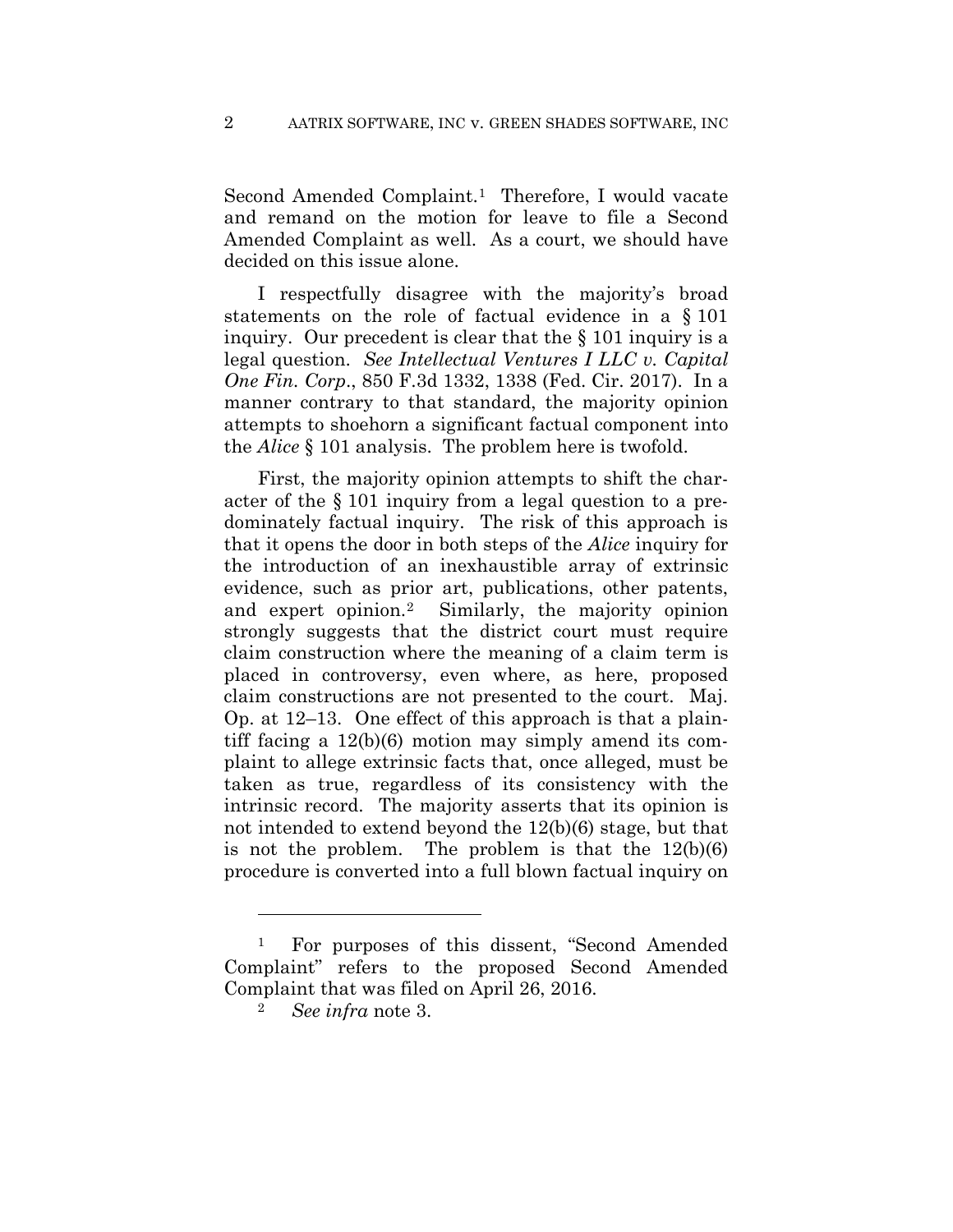the level of  $\S$  102,  $\S$  103, and  $\S$  112 inquiries. Clearly, this approach would turn the utility of the 12(b)(6) procedure on its head, in particular in the context of § 101, which is primarily focused on the "allegations" in the patent—the claims and written description. That said, despite the majority's attempt to cabin its opinion to 12(b)(6), I see little to prevent argument that these notions extend also to summary judgment proceedings.

 Second, the posture of the case on appeal does not support the majority opinion. The motion to dismiss on appeal only challenges the First Amended Complaint. There was no motion to dismiss filed challenging the Second Amended Complaint. Therefore, the "new" allegations and evidence3 discussed by the majority were not

<sup>3</sup> Aatrix's new allegations in the Second Amended Complaint included: the background and development of the inventions of the Aatrix Patents; specific allegations and diagrams spelling out the technology of the Aatrix Patents; the prosecution history of the patents with the relevant USPTO file wrappers attached as exhibits; a large number of prior art and patentably distinct means and methods of creating, displaying and filling out forms on computers, such as Aatrix's own "monolithic software;" hundreds of search results by the USPTO disclosing prior art in the field; eleven patents or publications disclosing prior art and/or patentably distinct means and methods cited by the USPTO in the prosecution of the applications for the Aatrix's patents; several products for creating, designing and filling out forms, allegedly distinct from Aatrix's patents, on sale before the date of invention; alternate methods for creating, displaying and filling out forms such as Superforms and the use of SDK's to launch monolithic software; and the allegedly many improvements, objectives and advantages over the prior art that the inventions of Aatrix's patents provide, including